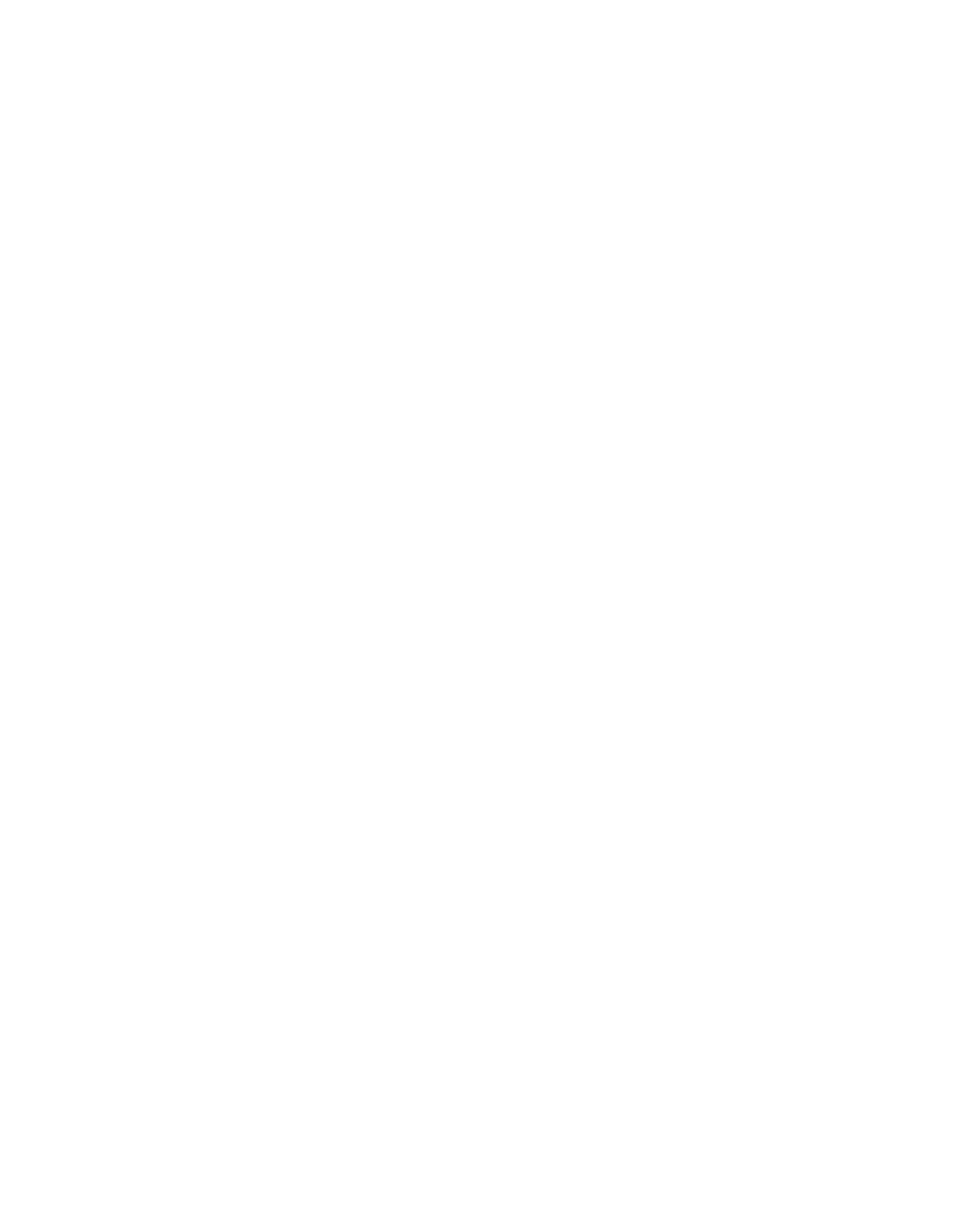## **7.2 Community Forest Agreements and Woodlot Licences**

1. a. Except as provided for under Section 7.2.1, the sawlog stumpage rate  $(\frac{1}{2})^3$  for each species of coniferous timber and zone harvested under a cutting authority issued under a community forest agreement or woodlot licence and their associated road permits will be:

|                | Zone                     |                          |
|----------------|--------------------------|--------------------------|
| <b>Species</b> | <b>Northern</b><br>Coast | <b>Southern</b><br>Coast |
| Balsam         | \$2.96                   | \$3.09                   |
| Hemlock        | \$2.40                   | \$3.53                   |
| Cedar          | \$3.88                   | \$7.23                   |
| Cypress        | \$2.08                   | \$4.33                   |
| Fir            | \$2.96                   | \$5.46                   |
| Spruce         | \$2.26                   | \$3.67                   |
| Other          | \$2.96                   | \$4.61                   |

- b. The Northern Coast Zone is the Haida Gwaii Forest District, Coast Mountain (North Coast) Forest District and that part of the North Island-Central Coast Forest District within TFL 25 and all Crown land within the external boundaries of Timber Supply Blocks 46A, 46B, 46C, 46D, 46E and or 46F of the GBRN Timber Supply Area.
- c. The Southern Coast Zone is the Coast Area except the Northern Coast Zone as defined in 1(b).
- d. The stumpage rate determined under paragraph (a) of this subsection shall be redetermined on March 1st of each year in accordance with this subsection.
- 2. The sawlog stumpage rate for each species of coniferous timber harvested under a salvage cutting authority issued under a woodlot licence or a community forest agreement is the rate prescribed in the table in Section 7.2(1)(a) for the zone in which the salvage cutting authority applies.
- 3. Sections 7.3, 7.4, 7.4.1, 7.5 and 7.6 do not apply to community forest agreements woodlot licences and associated road permits.
- 4. Notwithstanding subsections (1) and (3), when a cutting authority is issued under a community forest agreement for the specific purpose to include projects funded by